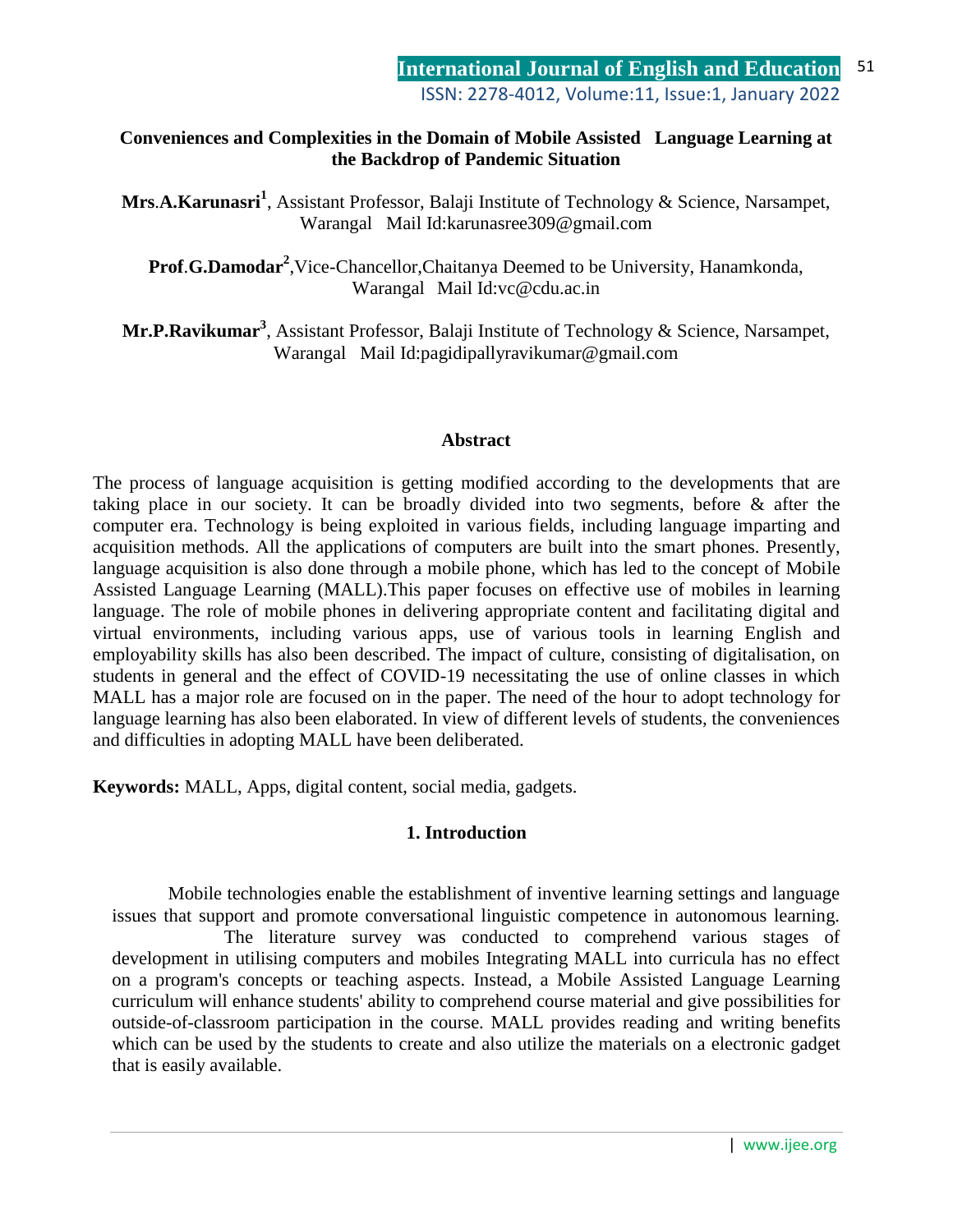With reference to the unprecedented pandemic situation, education in general has taken various dimensions, resulting in a deterioration of standards in the offline system and the enhancement of new avenues in the online mode of teaching and learning. This is quite applicable for language learning.

MALL apps are currently meant to supplicate all learners who acquire knowledge through the sensory faculties fostering language internalisation. MALL provides all learners with an incredible variety of academic opportunities that extend beyond the constraints of conventional learning areas. MALL might be used efficiently beyond the classroom, and also in the classroom and in resource-poor environments. Mobile learning technology is better suited to activities that take place outside of the classroom. These activities allow learning to be more closely linked to real-world experiments. Yedla (2013) suggests there is a need to transform conventional classrooms into smart rooms. Furthermore, studying using cell phones beyond the classroom has edge of better utilising the learner's leisure time; even pupils on the journey can develop their study skills.

MALL breaks down classroom walls, enabling students to engage in more real-world learning activities, and grammar points. Students' preparedness for using mobiles for language acquisition is an important parameter in view of the rapid developments taking place in the field of digitalisation. Since then, it has become mandatory for all students to update themselves according to the developments.

#### **2. The Use of Social Media for Learning via Mobile**

Public Networking sites may expose the realistic content with all settings to the learners and on a platform of their choice, while allowing teachers to supervise studies and examine grammar.

The usage of social media applications such as WhatsApp messages in the language to be acquired will increase learner's linguistic correctness, however it may not improve the difficulty in forming sentences or appropriate vocabulary of that language.MMS is a more recent mobile texting programme that can transport various forms of information, including text, sound, photos, and video messages, in addition to the more widely used SMS.

The teacher can address problems in writing in a group environment using an instant messaging app like WhatsApp. Everyone in the social media group can observe and learn from the modifications made to address an error and this sort of error-correction is beneficial.

 The feedback of the students of MALL indicates a definite improvement in their speaking abilities. As a result, it is advised that latest apps available in mobiles can be used in target language acquisition process to provide feedback and engage students in other learning activities.

Twitter is a wonderful tool for engaging students in learning grammar and vocabulary outside of the classroom, including tasks such as spotting grammar errors in authentic circumstances, messaging a phrase available in allocated feature such as word of the day, or taking an image of relevant terminology from situations of daily life.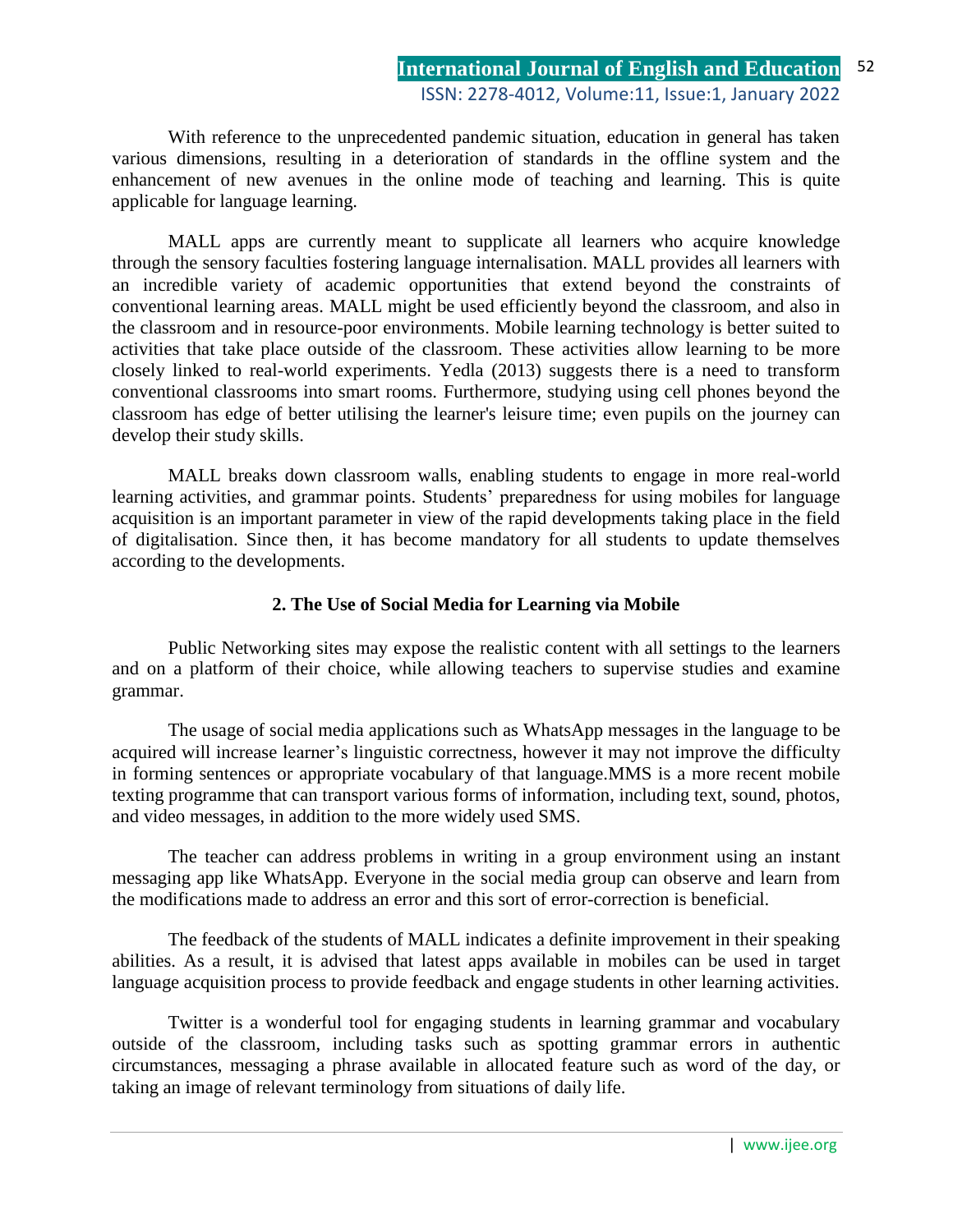When compared m-learning with easily usable apps like WhatsApp messaging as a learning source, it becomes more accessible to more learners, extending the option of availing mobiles outside the learning environment.

## **3. The Use of Gadget Based Games for Learning and its Impact**

The effectiveness of technology embedded games, as well as its impact on students' vocabulary learning skills, was critical to this study. Teachers should facilitate students' use of mobile phones outside of the classroom for learning activities. Second language abilities such as vocabulary, articulation, grammar, listening and reading comprehension, and spelling can all be taught via m-learning games. Because they are ubiquitous, affordable, tiny, and wireless, cell phones are a perfect platform for learning.

When facilitated by mobile technology, game-based learning exercises can greatly increase students' speaking skills. Further, it can be stated that acquiring knowledge using a mobile system encourages learners to:

(1) Practise speaking English as a non-native language effectively.

(2)Frame English sentences and speak English appropriately and confidently

(3)Perform speaking activity of English sentences choosing from a real-world situation. Listening and speaking abilities can be enhanced in a gadget -based conducive learning circumstances.

Interactive games such as jigsaws and card game will enable students practise in a realistic setting to improve their confidence. Such games can be played on mobile phones.

# **4. Learning Vocabulary through MALL**

### **Effects of a Mobile Game-Based English Vocabulary Learning APP on Learners' Perceptions and Learning Performance:**

While utilising the Mobile technologies, people realise the potential of Mobile-Assisted Language Learning (MALL). MALL can help students improve their capability of memorizing language and improve the comprehension levels. Lexical acquisition using mobile devices is a promising method for increasing learners' vocabulary capacity. Academic vocabulary can be strengthened through sending messages in mobiles. "The results indicated that, with the intervention, students learned significantly more target words." Li, J., & Cummins, J. (2019).

# **5. Learning Grammar through MALL**

The Grammar Facility on the web allows students to fulfil grammar issues through exercises. Overall, Grammar Clinic is a favourable example of mobile-assisted language learning because it is a valuable learning application in an ESL writing class. The Grammar Services were viewed as effective in assisting learners to develop their metalinguistic awareness and improve their self-editing abilities in English writing.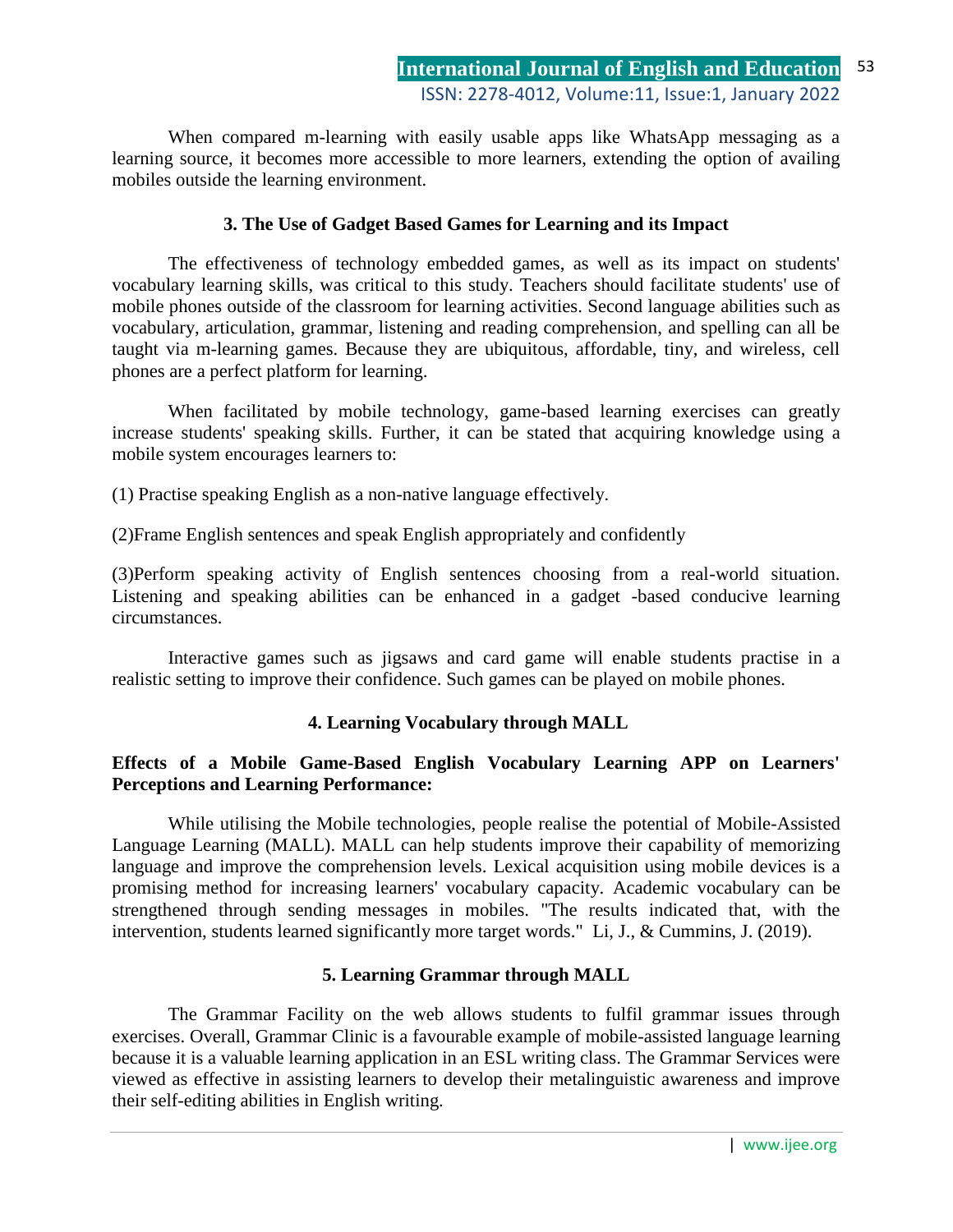Grammar exercises delivered to children via text messaging assist them. Text messages can be effective for learning grammatical points since they stimulate learners' interest and push them to study more in depth.

### **6. Advantages & Disadvantages of MALL**

#### **6.1. The Benefits**

**6.1.1 Versatility of Mobile Phone:** The education for all programmes of the twenty-first century aims to provide high-quality education to everyone, everywhere through integrating technology into education. The major goal of technology is to advance and improve classroom education, particularly group instruction and self-learning. Bringing mobile phones into a language lesson can present a number of issues, including privacy problems, distraction, technological failures, training requirements, and increased inequality. Students can get answers faster, resolve conflicts faster, get feedback faster, and share information faster. Mobile learning can perhaps be defined as "any educational provision where the sole or dominant technologies are handheld or palmtop devices". (Traxler 2005)

Learners will be using phones anyway, so they should be given something meaningful to do while they're on the phone. Teachers should train students to use it outside of the classroom to learn. Mobile phones can do practically everything that computers can do. Hence, phones can be used effectively. They are fundamentally interactive unlike books, and interaction is an excellent way to learn languages. In today"s digital world, students require digital and multimodal literacy skills, and mobile phones are an ideal tool for teaching these new literacy skills.

**6.1.2 Multimodality:** By establishing a shared network, mobile devices can be linked to other devices, data collection devices, or a common network; the phone has a camera, a voice recorder, a video recorder, a keypad, and a screen. Students engage in a variety of types and styles of communication. MALL provides chances for various types of participation. Learners can express themselves in whatever way they want. Learning can take place anywhere, at any time, for any length of time, and with practically anyone. MALL also encourages social connectedness by transforming a language that may appear distant into a living activity.

**6.1.3 Mobility:** As mobile is a handheld device, it brings the entire universe and all the potential educational opportunities into a learner's hands. It may hold students accountable because they record their input, engagement, production, and critical thinking. Current widespread ownership of mobile and wireless devices means that learners are increasingly in a position to take the lead and engage in activities motivated by their personal needs and circumstances of use, including those arising from greater mobility and travel (Kukulska-Hulme, Traxler & Pettit,2007; Pettit & Kukulska - Hulme, 2007).

**6.1.4 Flexibility: Mobile Assisted Language Learning makes learning Language much faster and easier.** Anytime communication can be made between students and teachers. Irrespective of the place where they are, they can learn anywhere, anytime, leading to better course completion rates. Learners can use m-learning to learn whether on the bus, outside, or at work working part-time tasks.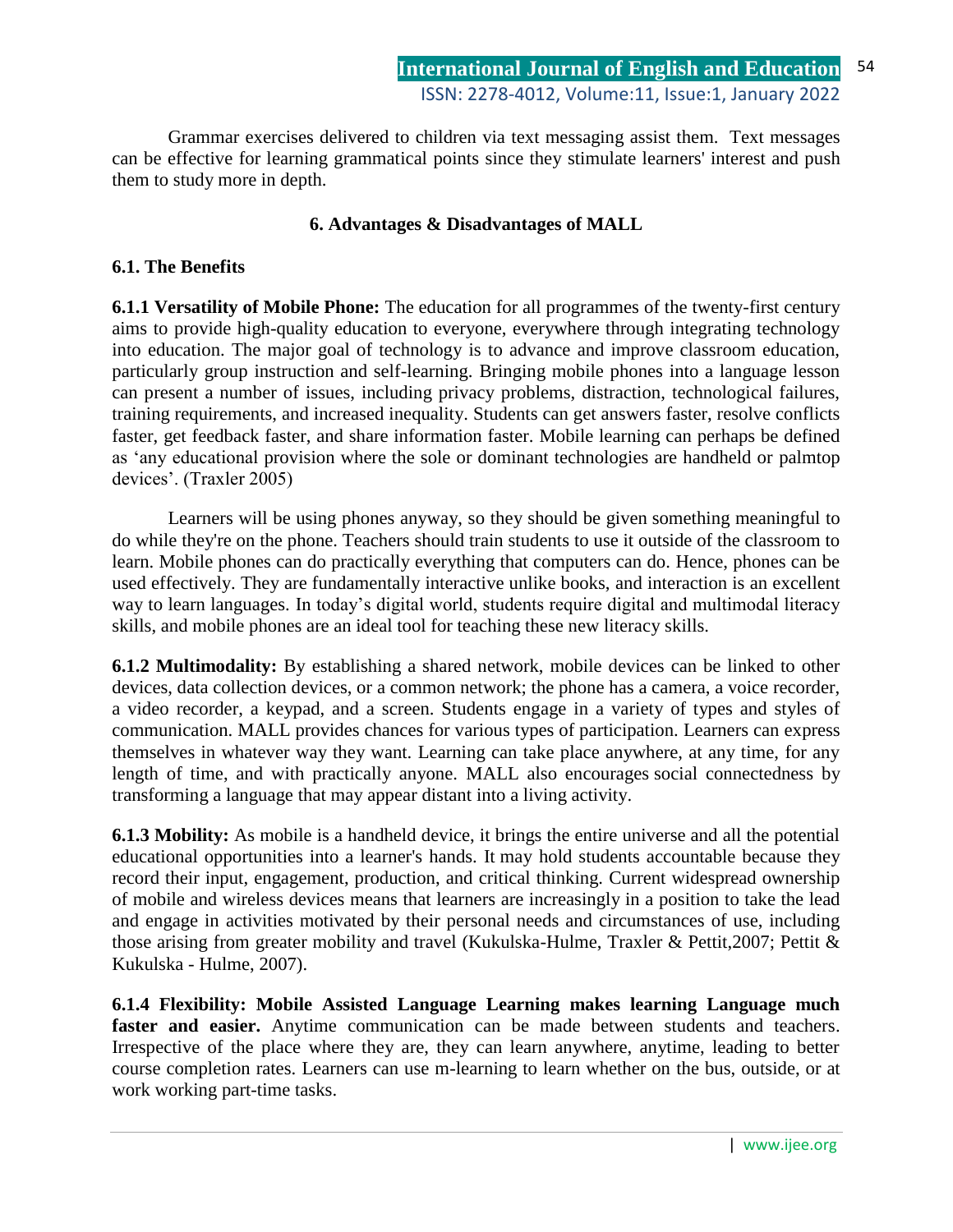### **6.2. Disadvantages**

**6.2.1 Technical glitches**: Technical problems relevant to software and hardware can create obstructions to learning. Fluctuations in internet conditions will disturb the concentration and mood of learning.

**6.2.2 Distractions:** In view of the physical absence of the teacher in MALL sessions, there can be a lot of scope for disruption in the learning process.

**6.2.3 Misuse by students:** As students have a lot of autonomy and freedom while using mobile phones for MALL classes, there is a probability that the students will misuse the phones.

**6.2.4 Students must incur the following additional costs:** Students should have additional financial assistance to procure smart phones for the purpose of MALL sessions. Parents with poor financial backgrounds can"t afford it.

### **7. Use of Apps for Mobile Learning**

**7.1 The Kahoot App:** Kahoot is a game-based learning platform that makes it easy to create, share and play learning games or trivia quizzes in minutes. It is a tool for using technology to administer quizzes, discussions or surveys. It is a game based classroom response system played by the whole class in real time. Multiple-choice questions are projected on the screen. Students can answer the questions with their smart phones, tablets or computers. Kahoot is free to download with in-app purchases available.

Students must install the Kahoot App, which is a tool for developing multiple choice games that are presented on a large monitor and may be joined by participants using their own smart phones. The Kahoot app for laptops, Kahoot for Mac Books, and Kahoot for smart phones are all interchangeable and operate in the same way. Many teachers find Kahoot to be an effective technique of connecting the classroom and engaging their pupils in a good learning atmosphere. Thus Learning through mobile is more convenient when compared to the conventional way of learning in a classroom.

**7.2 The TedexApp:** This application comes with hundreds of hours of audio and video features from which students can listen to and view some of the best inputs from these speakers, in which they explain and develop their ideas so everyone else can obtain their point of view from various subjects.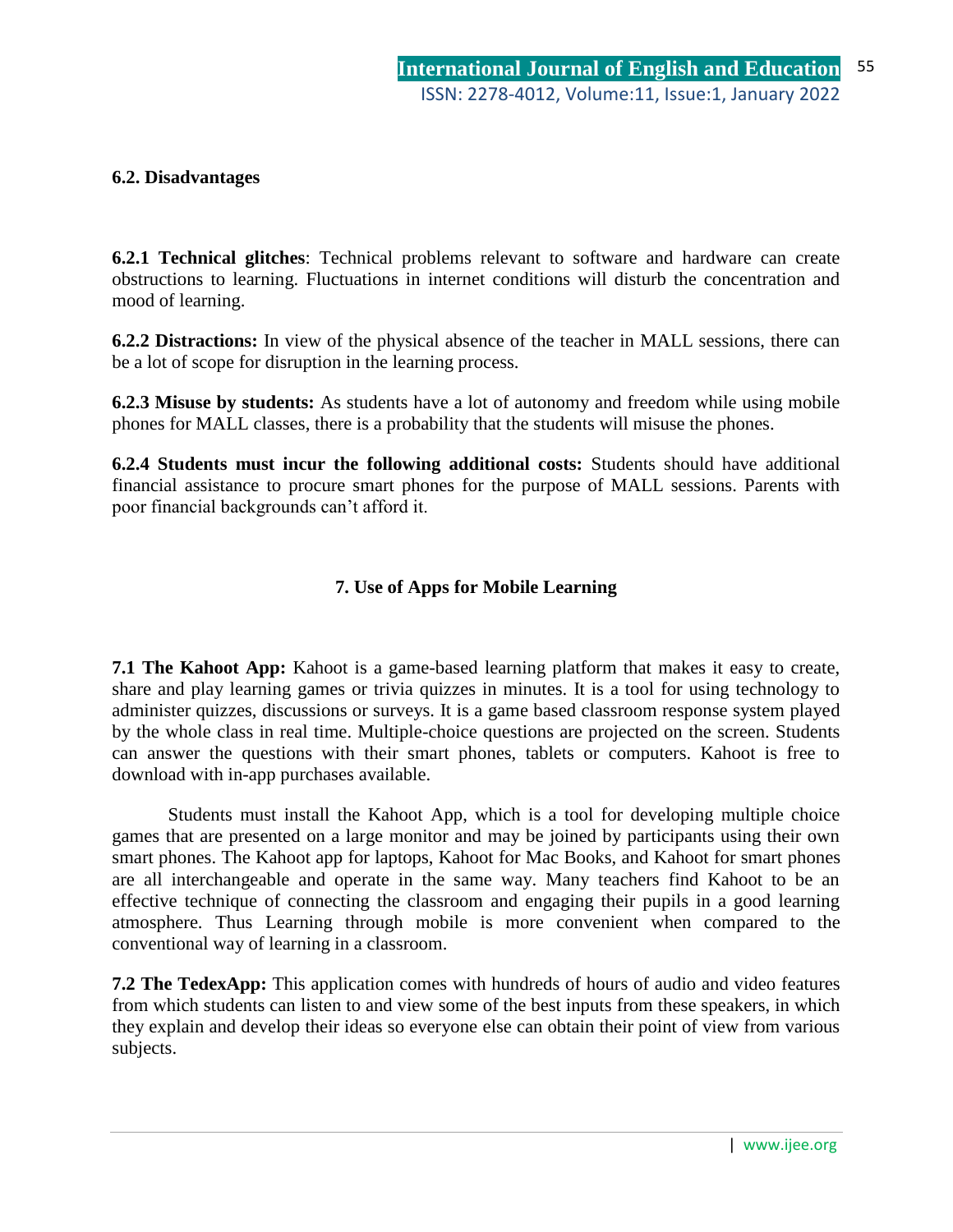**7.3 The Farlex Dictionary App**: One billion visitors is a testament to the breadth and quality of the information available on The Free Dictionary.com. It consists of the world's most comprehensive *free* online *dictionary*, thesaurus, and encyclopaedia with synonyms, definitions, idioms, abbreviations, medical jargon, Word of the Day, Daily grammar lesson, Article of the Day, This Day in History, quotation of the Day, match up, Spell Bee, Grammar Quiz, and word hub. All these items provide enormous amounts of information to the students.

**7.4 The 21st Century Podcast App:** Podcasts come alive with images and links paired with audio. Students should download the app and go to the top of the "discover" page to listen to and see podcasts with deeper, digital stories. However, **with Vodcast, students will not only listen; they will literally experience.** Students can record the lecture and upload it as a podcast. As Facer, Betty Rose and Abdous(2011) point out, "Instructors and learners do not need to worry about suffering from an insufficient hardware supply. Smartphone (Mobile) devices, iPods (with voice recorders) and MP3 recorders are handy tools for recording content for podcasts at any time (p. 74).

**7.5 The Vodcasting APP**: Vodcast is the new exciting app that provides podcast listeners deeper, digital stories with interactive podcasts.

**7.5.1 The Benefits of Vodcasting:** The major benefit of vodcasting is that **it provides video content on demand**. It is available when one wants it, as opposed to a television, where a programme can only be seen at a pre-determined time.

Practicing video programmes like Vodcast for in-class and out-of-class activities would help students grasp what they say and hear. They can produce a wide range of true & naturalistic expressions. By integrating visuals, words via highlighted subtitles, and sounds, video apps enable the students understand various aspects of grammar more effectively than regular DVDs.

**7.6 Voice Recording App:** Utilizing voice-recording applications such as WhatsApp, students' record speeches and build discourse provide a variety of affective emotional and social assistance for speaking/listening. These sorts of activities would boost inventiveness, diminish nervousness, build confidence, and improve reflection when speaking.

A mobile phone's recording feature may be utilised to allow pupils to practise their spoken grammar and then report on it. Mobile phones can play an important role in increasing students' speaking quality.

#### **8. Future Scope of MALL**

Computers have been reduced over the years in size. In other words mobiles are replacing computers for all purposes. The far and wide accessibility and utilization of such gadgets has prompted the abbreviation Mobile Assisted Language Learning (MALL), which differs from CALL in its use of personal, portable devices that enable new ways of learning, emphasising continuity or spontaneity of access across different contexts of use.